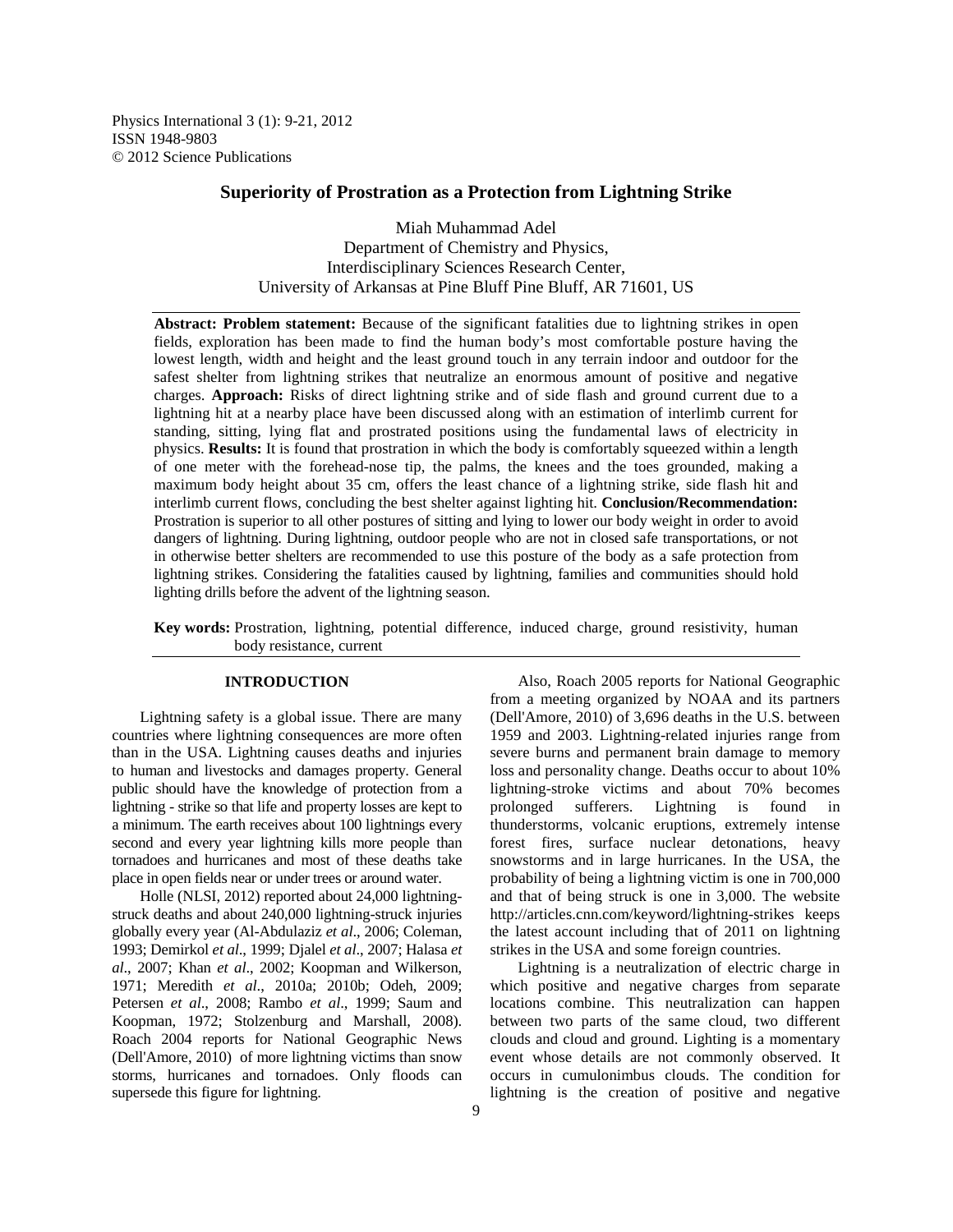charges separated in two parts of a cumulonimbus cloud. It is believed that the charges develop through friction. The layer of positive charges resides above the layer of negative charges in the cloud.

 A lightning flash consists of a few strokes that take place back to back within a few ten Milli sec's. There may be three or four strokes or even 26 strokes in just two sec (Jewett and Serway, 2007). The interval between strokes is not detectable because of their quick succession.

 The strokes are triggered when there is electrical breakdown. At room temperature, the electrical breakdown voltage of air is 3 million volts per meter of air (Giordano, 2009). The electrical breakdown creates piller like distributions of negative charges. This is called stepped leader and approaches the ground in steps with a speed of more than a million meters per second carrying a current of 200-300 Amperes. The electrons that make up this current can make a step forward if the surrounding air has sufficient number of ions and electrons. The radius of its path is 3-4 m. As the leader approaches the ground, it breaks down the electrical resistance of the air surrounding any sharp pointed object which loses electron because of the repulsive effect of the electrons with the leader and becomes positively charged. The breakdown of electric resistance causes a stream of positive charges upward triggering the return stroke. At a height of 20-110 meters above the ground the upward moving stream of positive charges and the downward moving negative charges neutralize creating a short circuit between the ground and clouds.

 Electrons rain down from the negatively charged clouds. This enormous amount of falling electrons (about 100 million trillion) carrying about 25 coulomb of electric charge creates 50,000 amperes of current.

 The conductivity of the current carrying path lasts for a few thousandths of a second after the return stroke. Remaining charges made in the clouds follow the previously established path and creates another new stroke and one more bright lightning flash is observed.

 This article shows that of all comfortable body postures in all terrains on land in the open field, prostration is the best one to get protection from lightning.

**Human tolerance limits and body resistance:** Salt water being a fairly good conductor, human bodies are conductors because of having a large quantity of it. The tolerance limit for direct current for a 70-kg person is 75 milliamperes. For a current within the tolerance limit, it is possible to release the hands from the source of current although the joint muscles get squeezed. Also, the tolerance limit depends on the mass of the muscles. A current of 62 milliamperes is painful for males and 41 milliamperes for females. However, the physical control over voluntary muscles is not lost.

 The electrical resistance varies from person to person depending on the body chemistry. Also, in the same individual, different limbs have different electric resistances. A wet body has less resistance than a dry body. In the wet and dry body the resistance from one hand to the other has been measured to be within 17,000 to 1,000,000 ohms.

 Halliday *et al*. (2008) mention a resistance of 4,000 ohms between the two feet. Giordano (2009) mentions about 1500 ohms between the two hands for a dry body and 500 ohms for a wet body. Internal body has a much smaller resistance-about 85 ohms to 575 ohms. Depending on the skin condition the skin resistance can vary in the range of 1,000 -100,000 ohms. Skin being the outer cover, its resistance has to be counted twice-once to get in through the skin and once to get out through the skin-to find out the total resistance. For the purpose of illustration, we take the resistance between the toe and the knee to be half of that between two extreme ends i. e. 7,500 ohms. From knee to palm, too, we will take the same resistance.

**Soil resistivity:** The earth behaves like a huge conductor because it has water, moist soil and a variety of ions. The resistivity of the ground depends on the type of soil. Loam soil has 25 ohmmeter, alluvium has 35 ohms. Meter, and sandy soil has 300 ohms. meter. Wet soil has lower resistivity than dry soil (Hyndman and Hyndman, 2010). We assume that alluvium is the predominant variety.

**How lightning hurts subjects:** Lightning is very dangerous. If it hits directly a person or an object held by the person, the resulting current through his/her body can cause death. If it befalls nearby the person, side flashes can travel around and reach the person. Those floating whitish fire patches can burn nearby persons if no safe refuge is taken. Over water bodies, these charges can travel a long distance. The most common injuries from lightning occurs from this way. And it happens due to standing near any tall and grounded objects like a tree, light pole, etc.

 Also, charge can travel through the electrically conducting ground to the person. What else more can happen is that due to the induction effect of the overhead negatively charged clouds, stream of positive charges can flow upward through the body. It may be estimated that a microcoulomb charge will be induced in the person's body. What it means is a few trillion electrons may leave the body resulting it to be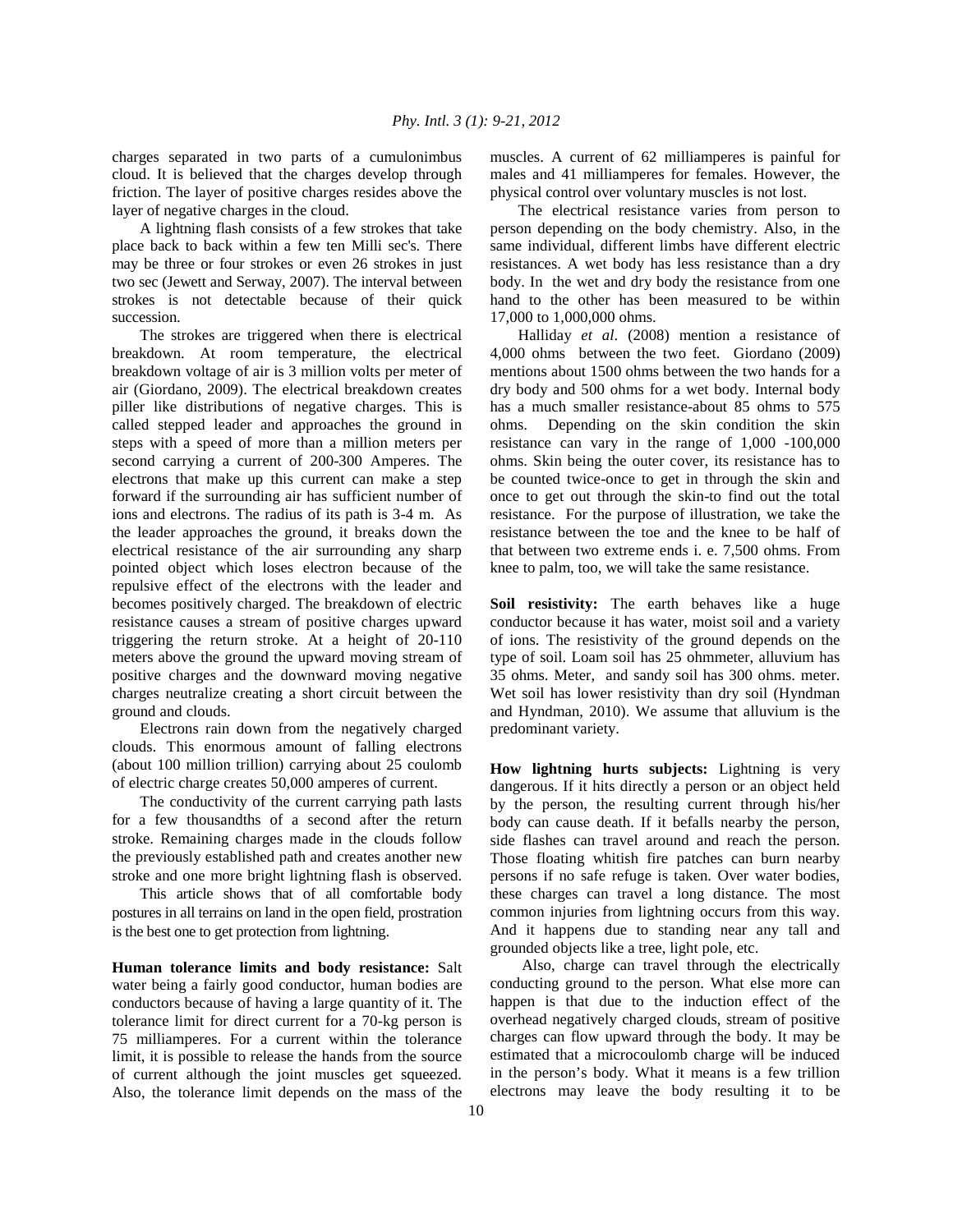positively charged. The body's electrical neutrality is broken down. Depending on how fast this occurs, microcoulomb charge flow can create tens of milliamps of current. During a lighting strike, when electrons rain down to the ground forcefully, atmospheric gas atoms become ionized and creates a lot of positive ions and free electrons. These free electrons can enter the body to neutralize the upward moving stream of positive charges. It results in a huge current through the person's body.

**Ground current from lightning strike:** When a lightning strike the ground, the charge flow hemisphericallly in the ground different types of which will have some varying electrical properties. We denote  $i_{\text{ground}} = i_{\text{gr}}$  as the ground current,  $\rho_{\text{ground}} = \rho_{\text{gr}}$  as the ground resistivity and  $i_{lightning} = i_{li}$  as the typical lightning current (20,000 Amps).

 Let us assume that a charge has covered a hemisphere of radius r. Then the ground current density jgr within the ground hemisphere of area  $A = 2\pi r^2$ through which the charge is advancing on the ground is Eq. 1:

$$
j_{gr} = i_{li}/2\pi r^2
$$
 (1)

 The fundamental equations of electricity show the relation involving the ground resistivity  $\rho_{gr}$ , the ground electric field  $E_{gr}$  and the ground charge density  $j_{gr}$  as Eq. 2:

$$
\rho_{\rm gr} = E_{\rm gr}/j_{\rm gr} \tag{2}
$$

Whence the ground electric field is Eq. 3:

$$
E_{gr} = \rho_{gr} i_{li}/2\pi r^2 \tag{3}
$$

 Also, the ground electric field is obtained from the negative gradient of the ground potential difference. We consider two ground hemispherical layers at radius r and  $r + \Delta r$  away from the center of the hemisphere. The layer r is at potential V and r +  $\Delta$ r at V +  $\Delta$ V where  $\Delta$ V will be negative because of falling off of the voltage with increasing distance. The potential difference between the layers Eq. 4:

$$
\Delta V = -\int_{\Gamma} E_{gr} dr
$$
 (4)

Integration yields Eq. 5-6:

$$
\Delta V = -(\rho_{gr} i_{li} / 2\pi) \int_{r}^{r + \Delta r} r^2 dr
$$
 (5)

$$
\Delta V = -\left(\rho_{gr} i_{li}/2\pi\right) \left[\Delta r/(r(r + \Delta r))\right]
$$
 (6)

 The interlimb distances are assumed to be very small compared to the distance to the lightning spot. If a lightning strikes a distance of about 10 m away from the subject, the maximum interlimb distance becomes a few hundredths of the distance to the lightning spot. We can take this to be the upper limit. On the other extreme, the interlimb distances could be even less than a few hundredths of the distance to the lightning spot if the latter is more than 10 m Eq. 7-9:

With 
$$
\Delta r \ll r
$$
,  $\Delta V = -(\rho_{gr} i_{li}/2\pi) [\Delta r/r^2 (1 + \Delta r/r)]$  (7)

$$
\Delta V = -\left(\rho_{gr} i_{li}/2\pi\right) \left[ \left(\Delta r/r^2\right) \left(1 - \Delta r/r\right) \right] \tag{8}
$$

$$
\Delta V = -\left(\rho_{gr} i_{li}/2\pi\right) \left[\Delta r/r^2\right] \tag{9}
$$

After dropping the squared and higher order terms in ∆r. Now the current through the body parts  $=$  grounded inter-limb potential difference /inter-limb resistance Eq. 10-13:

$$
i_{\text{inter-limb}} = \Delta V / \text{inter-limb resistance}
$$
 (10)

$$
i_{\text{inter-limb}} = \Delta V / R_{\text{inter-limb}} \tag{11}
$$

$$
i_{\text{inter-limb}} = (\rho_{gr} i_{li}/2\pi) [\Delta r/r^2] / R_{\text{inter-limb}} \tag{12}
$$

$$
i_{\text{inter-limb}} = \left[ \begin{array}{cc} (0.16) \ (\rho_{\text{gr}}) (i_{\text{li}}) (\text{inter-limb distance}) \end{array} \right] /
$$
  
[(subject – lightning distance squared)  
x (interlimb resistance)] (13)

x (interlimb resistance)]

We substitute  $\rho_{gr} = 35$  ohm.meter, lightning current  $i_{li}= 20,000$  Amps, the maximum interlimb distance = 0.40 m and interlimb resistance  $R_{inter-limb} = 7,500$  ohms. Eq. 13 then yields less than 6 amps. meter<sup>2</sup> without substituting the object-lightning distance squared. For a 62 milliamp tolerance limit, it is found that the person, if in the prostration position, can be safe from as close a lightning hit on the ground as 10 m away!

 Ground current is generated if lightning strikes the ground. Injuries from ground current can be less severe than direct strike or side flash incidents. Wet ground increases the danger from ground current.

## **MATERIALS AND METHODS**

**Methodology:** The methodology consists in the estimation of the current through our body and the inter-limb current for common postures of the body, assumed to be a certain distance away from a spot hit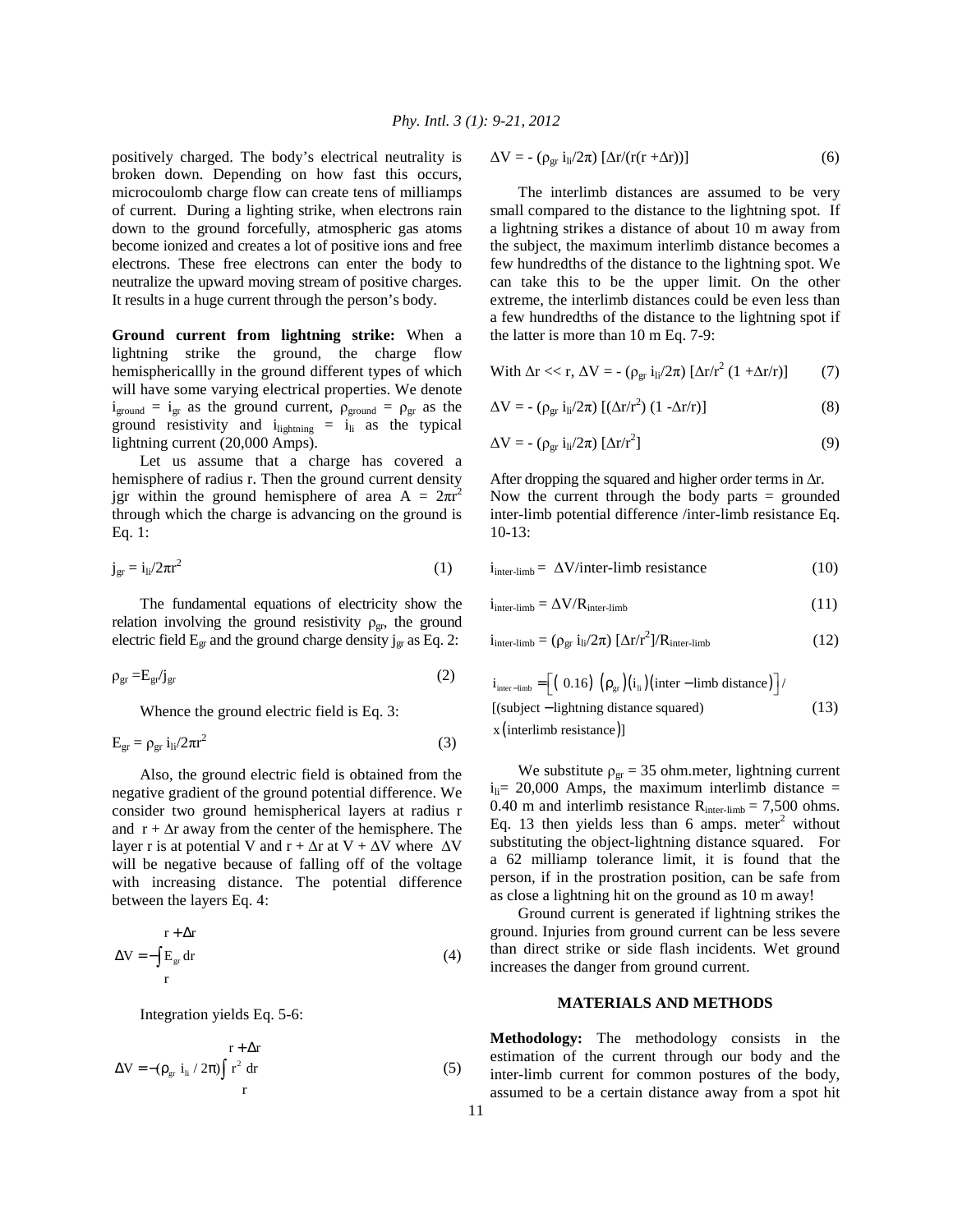by lightning. Several physical postures are discussed along with their risks. These include standing, sitting in yoga meditation, knee-folded sitting on toes, kneefolded sitting on feet, lying down on the ground and prostrated. Out of all these postures, prostration has the lowest height and possibly, the length. Background objects taller than the prostration height is likely to be favored in lightning strikes, saving the person in prostration. However, the ground current can reach the person in prostration if a lightning strikes at a nearby spot on the ground. From the lightning-hit position, hemispheres will be drawn with different radii touching the grounded limbs of the subject in prostration. Grounded interlimb distances of the person in prostration will be measured. Equation 13 above will be used to estimate the interlimb current. Adjacent grounded limbs form an electric circuit through the ground. Grounded interlimb distances being very short, tolerable current is expected to pass through them, rendering this position safe from the ground current, too.

**Safety inside an automobile:** Modern cars do not offer a guaranteed safety because of having many electrical components inside. Also, cars with fabric tops or cars that are made of fiberglass are unsafe. A vehicle offers some protection but not 100% as some people claim. The reason of safety in many cars lies in the conductivity of a car's metal body which has curvatures, folds, highs and lows, etc. Electric charge accumulates on the top surface of the curved of metal bodies. An accumulation of charge occurs on the bottom side of curved metal surfaces or under the roof. Passengers can touch the ceiling without having any charge flow through their body. During lightning, it is risky to sit on the rooftops of cars, buses, and trains, a common sight in Bangladesh. Also, while inside the car, the windows have to be closed and no metal parts can be touched. Further, the car should be parked by the srteetside and steering wheel, gearshift and radio cannot be touched (Albornoz, 2007).

**Standing:** Standing is a very risky position under lightning. Most of the lightning-hit deaths occur in this position. We are in the standing posture while we are working outside or walking. At a time, more people are outside on foot in the third world countries which makes more deaths in this posture of the body. In the standing position, all the three ways of lightning hit have some risks but the greatest risk being from a direct hit and induction. During alighting, the taller we stand, the more likely it is to be a source of the positive charge stream as said above. It is not safe either to stand under a tall tree. If lightning strikes the tree, when traveling to

the ground, charge can jump to a nearby standing person and travel to ground through his body. In standing, we may take the adult average height is about 1.75 m. The standing position is very stable and comfortable. The interfoot distance ∆r between the two feet can be made zero by touching each other. This makes the potential difference between the two feet zero and no current flow through the body from a nearby lightning ground strike. While no ground current flow through the body, there is enormous risk of being hit by lightning because of the height by playing as an object of the positive charge stream. A lightning strike case has been cited in the Note section for a person of height about 2.25 m including the load of grass he was carrying. So, standing cannot be recommended as a safety against lightning hit.

**Sitting:** In this position, individuals sit on their buttocks, folded knees offer additional support. The height is reduced to almost half of an average adult height. This height may be surpassing the heights of many objects in the surroundings. It still carries the risk of lightning hit by turning it to be a source of positive charges. The two feet may be at the same potential and there will be a little potential difference between the feet and the buttocks. On each side, tolerable current will flow from each foot through the knee-fold through the thigh and the buttock and the ground. However, this is not a comfortable position as well, particularly, on an uneven ground having chunks of rocks or chunks of hard soils. Also, sitting on a sloping terrain will not be comfortable.

 A subject can sit on two toes with knee folding and buttocks not touching the ground. This is an uncomfortable sitting position. A small stick as a support can be used. The height is foot height plus the height of the waist to head. The height from the ground may about a meter. However, people with long necks will have a taller height. The position is very uncomfortable for bulky persons. Terrain characteristics can magnify the discomfort. This uncomfortable position still carries the risk of being a source of positive charges.

 A subject can sit about two feet with knees folding and buttocks not touching the ground, too. This position is very uncomfortable for obese persons. For long-necked persons, the height from the ground is about 1 m. On a ramp, none of these sitting postures will be comfortable and stable. Rocky terrain either will not give a better spot for the sitting position.

**Lying down:** Lying down yields the lowest height from the ground. Lying on the back or on the chest makes the body height equal to the thickness of the body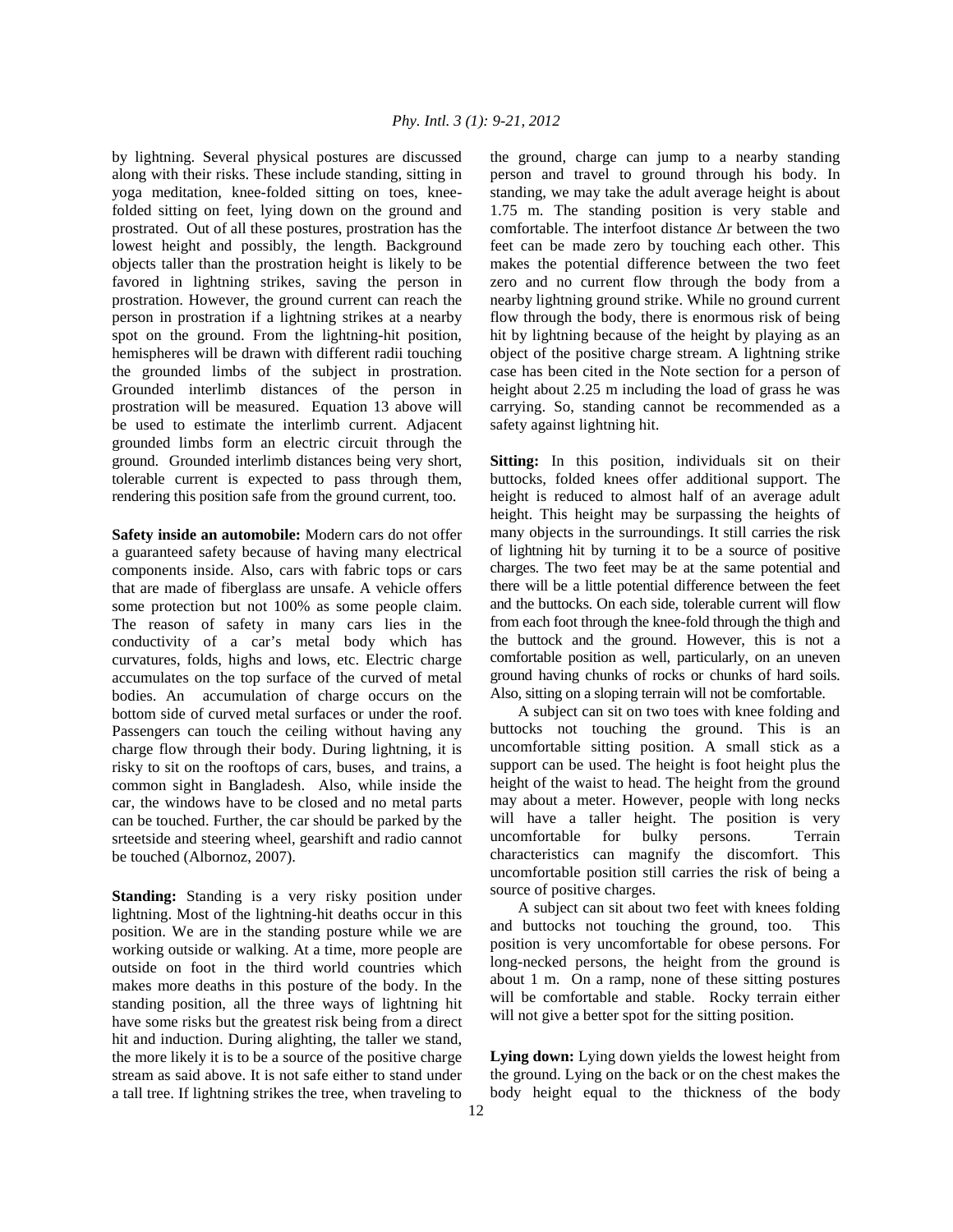measured from the front to the back. Lying on any side makes the body height equal to the body width measured from the right side to the left side. It is thought that there could be a large potential difference between the feet and the head causing a large current to flow. The likely reason for this is that a place found at random at the time of lightning may not be smooth. People working on plowed agricultural lands will have a hard time in lying over rock hard soil lumps before the advent of the monsoon. Also, it will be hard to lie over rocky terrain. Further, our bodies have dips, joints and folds that prevent from uniformly touching the randomness found a spot for lying. So, while the risks of lightning hit are minimized, the risks of ground current flow through the body are increased.

**Prostration:** Many religions have the custom of making prostration in their religious rituals. And the prostrations are made in front of the statues of their deities or preachers on religious occasions. Muslims, by far, make the highest number of prostrations on a daily basis-at least thirty four prostrations in seventeen units of obligatory prayers. Each unit of optional prayer will further add two back to back prostrations. They prostrate in the direction of their Grand Mosque in Mecca from wherever they are. The prostration performed as a protection from lightning can be in any direction.

 Prostration consists in making distributed touch on the ground by our body parts at the same time having the height lowered than the height while sitting on the toes or feet with the neck bent to lower the head. Distributed groundtouch makes the posture very comfortable. In prostration, the heaviest part of the body-the waist to shoulder part is supported by the two knees and the two palms. The head is supported by the nose tip and the forehead. All these limbs touch the ground on small areas. This is the most comfortable posture for people of all sizes, shapes, ages, sexes. Other than touching the forehead and the nose tip on the ground, this posture (crawling) is the first posture we learn in our life in our first mobility before learning how to walk.

 In prostration, the height becomes the lowest possible and the inter-limb distances become very short. The lowest possible posture makes the surrounding objects taller than its height ensuring lesser risks of being struck by a lightning. Also, flow of side flashes occurs above this height. At the end of this article, a practical experience has already been mentioned about the travel distance of side flashes over 100 m over water bodies. Further, the very short inter-limb distances causes zero to very small potential differences

between the limbs. Limbs that touch the ground make up a number of closed electric circuits via the ground. The little or no inter-limb potential differences cause little or no current through these limb circuits.

 Table 1 mentions the interlimb distances for an adult male in prostration. Smallest interlimb distance can be 0.5 cm and the highest can be 40 cm for a very comfortable prostration. The subject can reduce the interlimb distances further by bringing them closer together. It is still more comfortable and safer than any of the other body postures mentioned above.

 Prostration is illustrated in Fig. 1 below. In this situation, the highest height one attains is the height of the knee to the waist inclined at an angle of about 45 degrees. People of average size may have the knee-tohip height of about 50 cm. When this is inclined at an angle of 45°, the actual vertical height becomes about 35 cm using 50 cos 45°. What touch the ground are the tips of the first two toes, the knees, the palms, the forehead and the tip of the nose. For each foot, the first toe tip touches the ground about 4 square cm and the second toe tip touches about half of that size.

Table 1: Inter-limb distances

| Body parts                     | Distances (cm) |
|--------------------------------|----------------|
| Left Toe (LT)-Right Toe (RT)   | 10-15          |
| Left Knee (LK)-Right Knee (RK) | $30-40$        |
| Left Palm (LP)-Right Palm (RP) | $30-40$        |
| Left Toe (LT)-Left Knee (LK)   | $35-40$        |
| Left Knee (LK)-Left Palm (LP)  | 30-35          |
| Nosetip (NT)-Forehead (FH)     | $05-08$        |
|                                |                |



Fig. 1: Illustration of prostration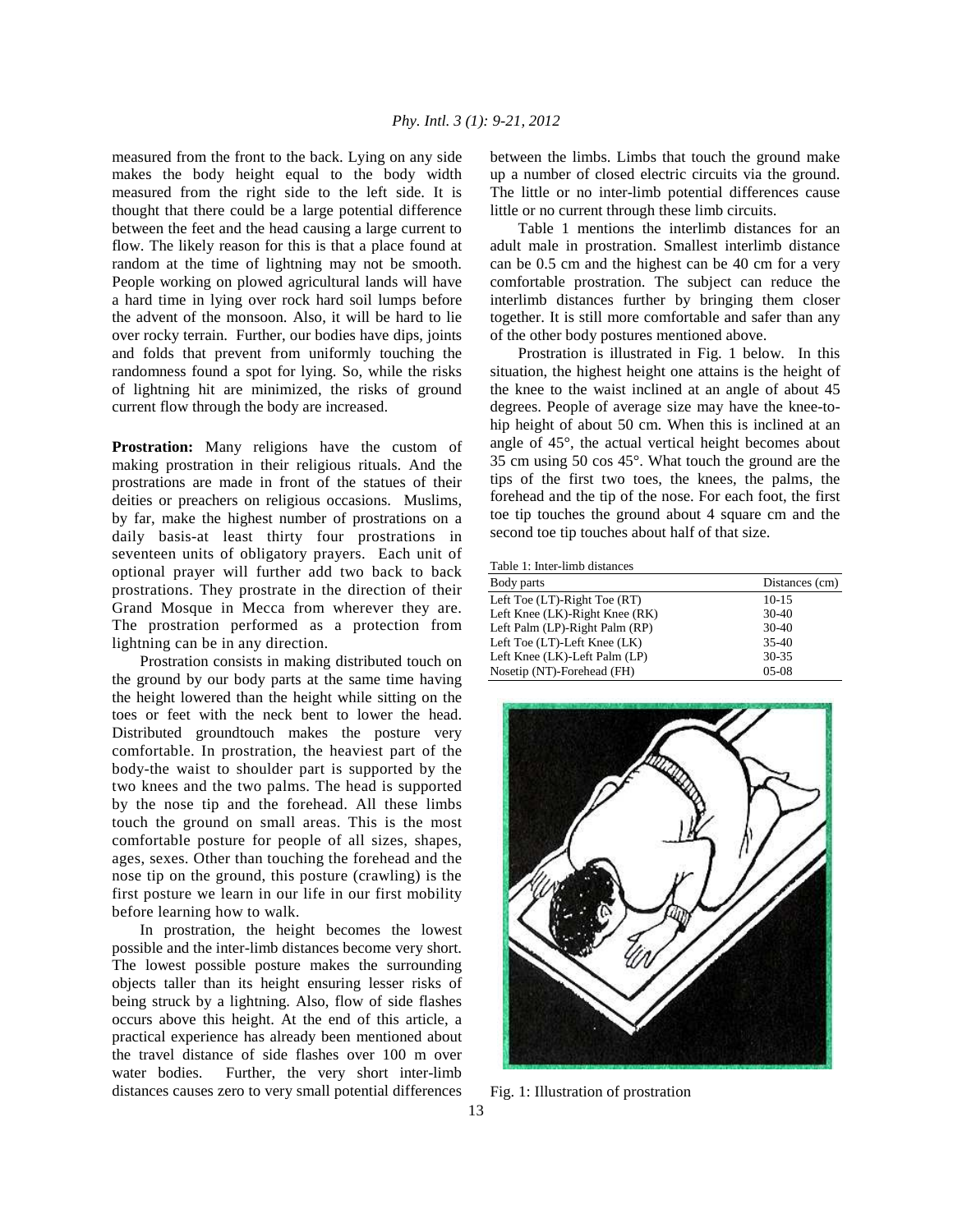Each knee touches about 20 square cm and each palm touch about 135 square cm area of the ground. The nose tip touches about 0.25 square cm and the forehead touches about 2-3 square centimeters. The entire body weight is comfortably and stably supported by these seven limbs counting the nose and the forehead together. One cannot squeeze his/her body any further with any better comfort in any other posture. The distance between the two toes will be in the range of 10-15 cm, between the two knees 30-40 cm which will also be the distance between the palms. The tip of the nose and forehead will be 5-8 cm apart from either palm. In the open fields, there will be many objects around-plants, crops, tall grass, trees, with heights higher than the height in prostration. Those objects will be more favored than the person in prostration for a lightning strike. Besides, in prostration our body is squeezed to nearly half its size.

 Prostration is the safest posture from not only a lightning strike, but also a protection from dangerous currents from a nearby lightning strike on the ground. The reason is that the current between two points is proportional to the potential difference between the two points. The inter-limb distances that make up the electric circuits via the ground being much smaller than the distance to the lightning-hit spot, there will be little inter-limb voltage differences. If the two points are at the same potential, they have zero potential difference between them and no current will flow. In prostration, either little or no potential difference is achieved between the limbs as illustrated under the discussion below.

 Prostration is also the safe refuge from the sideways flash from a lightning strike. Evidence of side flash travel distance up to about 100 m across water bodies exists (mentioned in the Note section below). These flashes may freely travel longer distances upon water bodies above a height of about 3 m.

# **RESULTS**

 In open space, prostration is the only position that can give the best shelter. It reduces the body height and the body length of the least causing background objects more favorable for lightning strike. Further, prostration brings different limbs-toes, knees, palms, forehead and nose - so close that the potential difference from the ground charge movement becomes zero between the two toes, the two knees and the two palms, the nose tip and the forehead in case of a lightning strike at the back or front of the person in prostration. However, little potential difference develops between the toes and knees and knees and palms, the forehead and the nose tip, causing a tolerable current flow even from a nearby lightning strike on the ground according to the fundamental laws of electricity in physics. For a lightning strike to the left or right side of the prostration position, each side toe, knee and palm become an equipotential with a slightly higher potential on the side nearer to the lightning strike than the other side. The forehead-nose tip falls in between these two potentials. When lightning hits in front-right or front-left positions, the nearest palm has the highest potential and the farthest toe has the lowest potential. The near side knee forms an equipotential across the body with the far side palm and so does the near side toe with the far side knee. For lightning strike at rear-right or rear-left, the nearest toe becomes at the highest potential and the farthest palm at the lowest potential. The near side knee forms an equipotential across the body with the far side toe and the near side palm with the far side knee. Skin of grounded limbs has a higher electrical resistance than the internal organs. The Little voltage difference causes a little current flow through the grounded limbs. The heart, the vital organ of the body remains safe in all cases.

#### **DISCUSSION**

 The subject may fall in prostration while lightning may fall behind, in front of, to the right of, to the left of, to the front-right of, to the front-left of, to the rear-right of and to the rear-left of him/her. These are the most likely locations with respect to the subject. However, lightning may be located inbetween those directions, too. For each of those postures, equipotential lines would be drawn through the limbs touching the ground. For each position, distances between different limbs that differ in potential will be measured.

**Lightning strike at the back of the subject in prostration:** Let us consider the case in which a person is in prostration posture and lightning has struck the ground behind him, say, 100 m away. From the lightning spot, electric charge flows in a hemispherical volume as shown in Fig. 2a. The person in prostration (Fig. 2b) will have the two toes at the same distance away from the lighting spot. The two knees will be at the same distance away from the spot. The two palms, the forehead and nose will be at the same distance away from the lightning spot.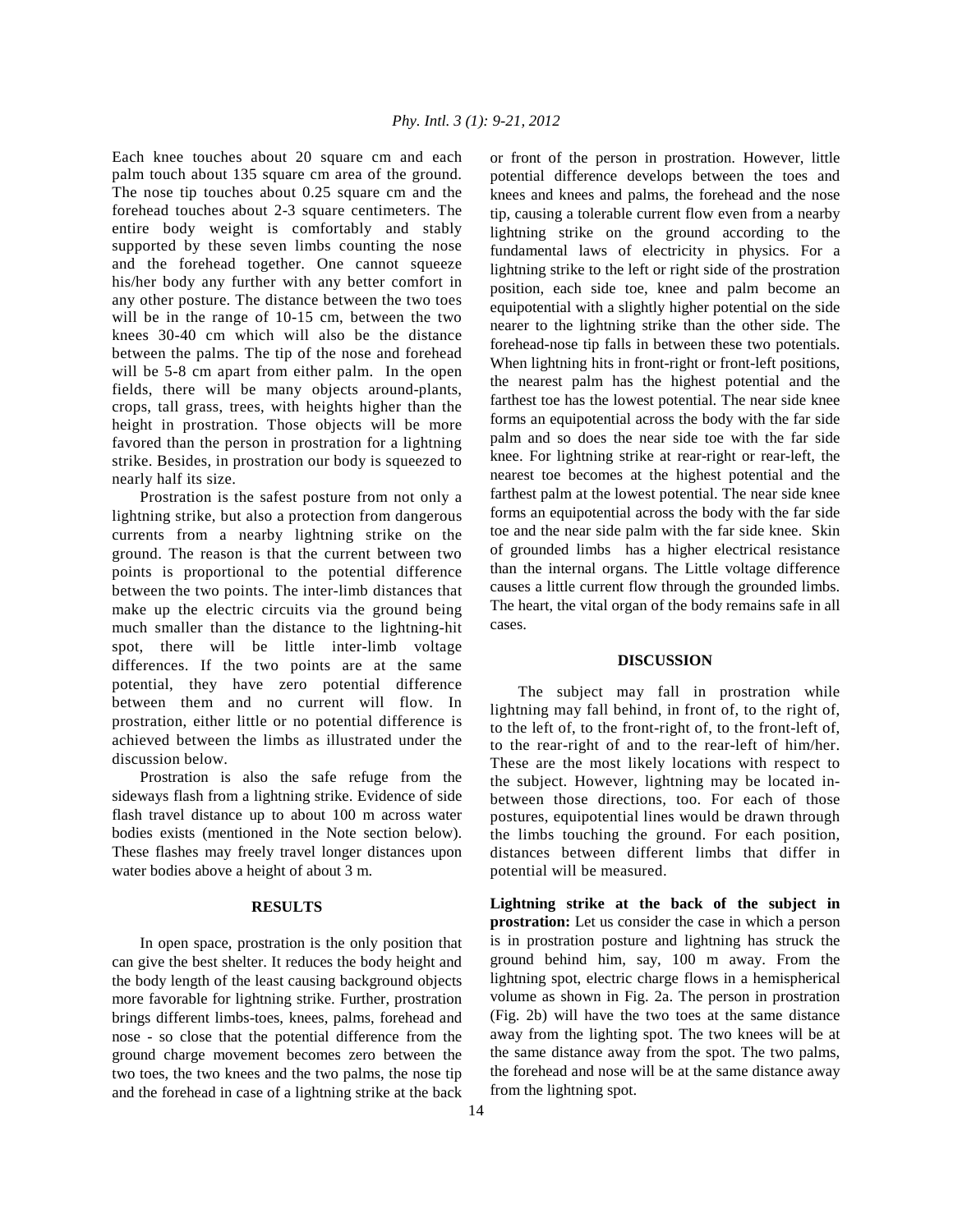

Fig. 2: (a) Lightning strike and current spread in a hemispherical volume,  $r = 100$  m is the distance from the lightning-hit spot to the subject's feet, (b) Subject in prostration with the lightning strike behind him

The equidistant limbs will be equipotential. As a result no current flows between the two toes. Also, no current flows between the two knees via the upper halves of the legs and the waist and no current flows between the palms via the hands through the chest. As a result, the heart, the most sensitive and vitally important organ is thereby saved. No current flows from the palms to the head or nose. However, the left toe and the left knee and the right toe and the right knee will be at different distances. So there will be little difference of potential between the toes and the knees. And there will be a little current flow between the toe and the knee of each leg. Similarly, the left knee and the left palm will be at slightly different distances; so also will be the right knee and the right palm. A potential difference will exist and some current will flow from left knee through the left side of the body with the left palm. Also, a current will flow similarly on the right side of the body and that flow will be given by Eq. 13 deduced above.

 We take the lightning current to be about 20,000 amps. We can take the toe-knee distance 35-40 cm and the knee-palm 30-35 cm. Let us take 35 cm as the average inter-limb distance between toe to knee or knee to palm. Without substituting the object-lightning distance, we find inter-limb current to be about 5/(square of the object lightning distance in meters). We can substitute the square of 100 m distance which is 10,000 to find that the current between the toe and knee to be about 0.5 milliampere. Because of the higher (at least double) resistance between the knee and the palm, the current will be about 0.25 milliamperes. The person in prostration may feel tingling effect only. It is obvious from the current formula (Eq. 13) that the current flow between the two limbs can be made much smaller by shortening the relative distances between the two limbs. And it is only in prostration that it can be achieved. Thus, it is found that the little current flows through the peripheral parts of the body and not through the internal organ. And for no current across the chest, the heart is saved.

 Three lines are drawn through the grounded limbs. The distances between these lines are ∆r and the voltage differences between them are ∆V. The line through the toes is at a higher potential  $V_1$  than the line  $V_2$  through the knees. And the line through the knees is at a higher potential  $V_2$  than the line  $V_3$  through the palms, nose and forehead. Prostration picture was taken from (Ghazi and Ghazi, 1996) with permission.

 If the person was standing instead of being in prostration, he is under an enhanced risk of getting the lightning struck. If he would just sit about two feet, he would not be able to lower his body like the prostration position and would be under the risk of lightning strike though smaller than when he is standing.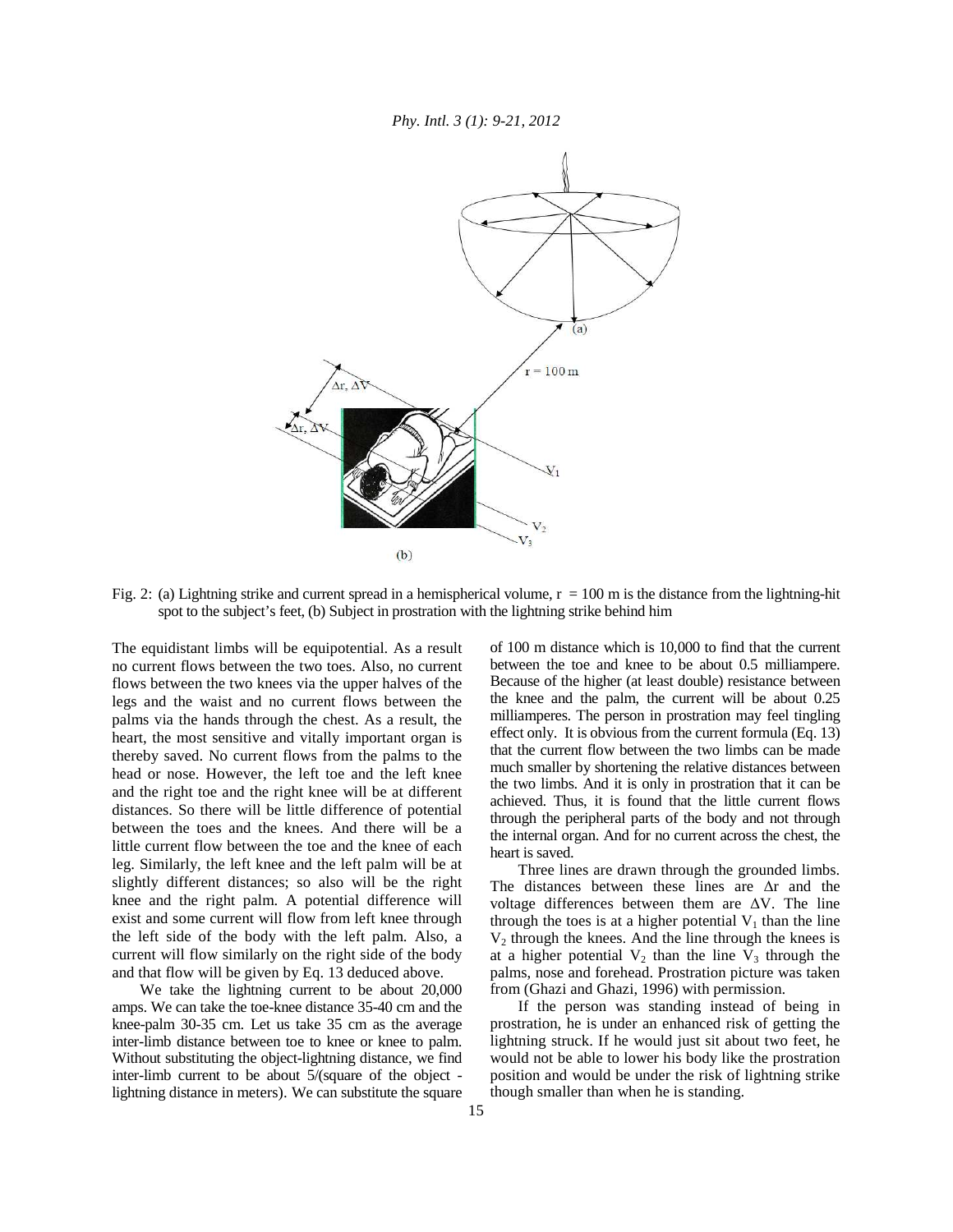

Fig. 3: (a) Lightning strike and current spread in a hemispherical volume,  $r = 100$  m is the distance from the lightning-hit spot to the subject head, (b) Subject in prostration with lightning strike in the front.

#### **Lightning strike in front of the person in prostration:**

If the lightning strike would be in the front of the person, the same situation of current flow as from the lightning strike behind the person would occur. Counting from the closest distance of lightning hit, the two palms, the nose tip and the forehead will be equidistant and so, will be equipotential. The two knees, about 40 cm away from the palms, will be equidistant from the lightning spot and so, will be equipotential. The two toes, about 40 cm away from the equipotential knees, will be equidistant and so, at equipotential. In this case  $V_1 > V_2 > V_3$ , shown in Fig. 3a and b.

**Lightning strike to the right of the person in prostration:** If the lighting strike spot will be on the right side of the person (Fig. 4), one equipotential line  $V_1$  can be drawn through the right palm, the right knee and the right toe. The second equipotential line  $V_2$  can be drawn through the left palm, the left knee and the left toe. This line will be at a lower potential than the first line. Little current flow will occur between the palm and nose-forehead on one side of the body and between nose-forehead and the palm on the other side of the body because of the shorter distance and hence smaller potential differences between them. Also, there will be a little current from one knee to the other knee and from one toe to the other toe for the same reason. No current will flow from the toe to knee to palm to forehead on one side or the other because of being at the same potential.

**Lightning strike to the left of the person in prostration:** If the lighting strike spot will be on the left side of the person (Fig. 5), the higher equipotential line  $V_1$  will pass through the left palm, the left knee and the left toe. The lower equipotential line  $V_2$  passes through the right palm, the right knee and the right toe.

**Lightning strike to the front-right of the person in prostration:** In prostration, the palms and the knees form almost a square, the nose tip being the midpoint of the palms (Fig. 6). The right palm will be at the highest potential  $V_1$ .

 The higher equipotential line can be drawn through the left palm and the right knee  $V_2$ . The lower equipotential line can be drawn through left knee and the right toe  $V_3$ . The lowest potential limb will be the right toe  $V_4$ . There will be tolerable interlimb current as has been shown above.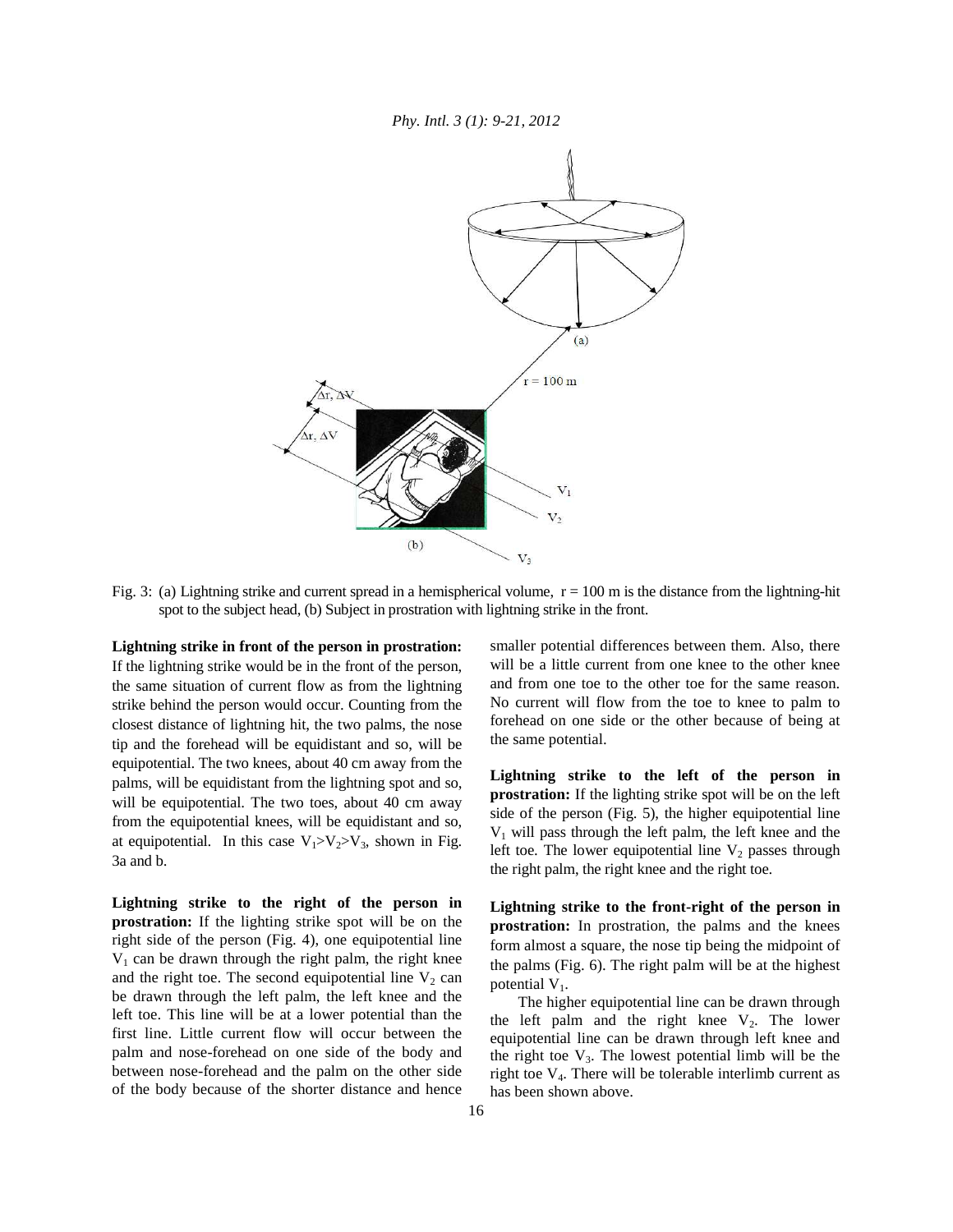*Phy. Intl. 3 (1): 9-21, 2012* 



Fig. 4: (a) Lightning strike and current spread in a hemispherical volume,  $r = 100$  m is the distance from the lightninghit spot to the subject's right side, (b) Subject in prostration with lightning-struck spot on the right side



Fig. 5: (a) Lightning strike and current spread in a hemispherical volume,  $r = 100$  m is the distance from the lightning-hit spot to the subject's left side, (b) Subject in prostration with the lightning strike to the left.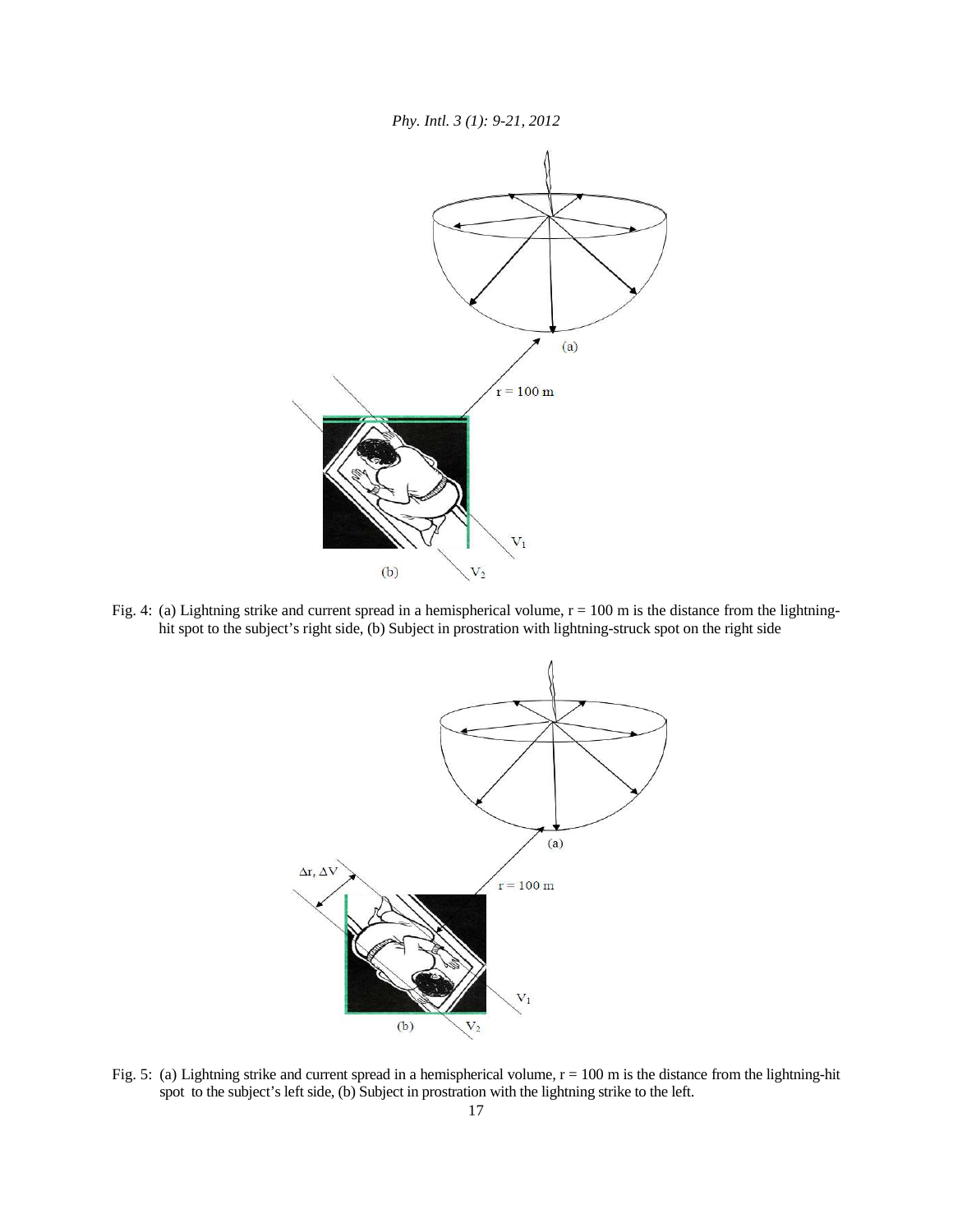*Phy. Intl. 3 (1): 9-21, 2012* 



Fig. 6: (a) Lightning strike and current spread in a hemispherical volume,  $r = 100$  m is the distance from the lightning-hit spot to the subject's front-right corner, (b) Subject in prostration with the lightning strike to the front-right



Fig. 7: (a) Lightning strike and current spread in a hemispherical volume,  $r = 100$  m is the distance from the lightninghit spot to the subject's front-left corner, (b) Subject in prostration with the lightning strike to the front-left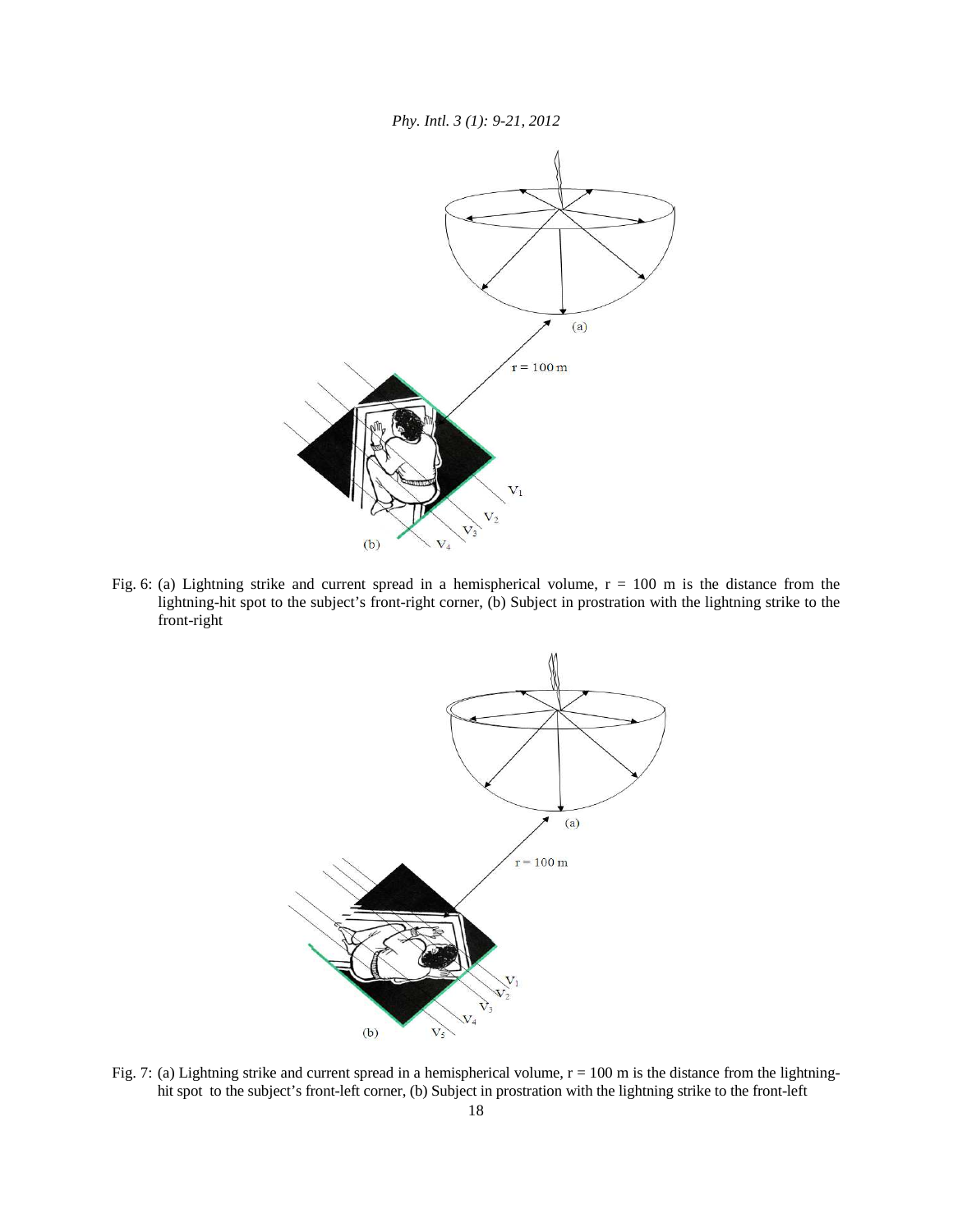*Phy. Intl. 3 (1): 9-21, 2012* 



Fig. 8: (a) Lightning strike and current spread in a hemispherical volume,  $r = 100$  m is the distance from the lightning-hit spot to the subject's rear-right corner, (b) Subject in prostration with the lightning strike to the rearright.



Fig. 9: (a) Lightning strike and current spread in a hemispherical volume,  $r = 100$  m is the distance from the lightninghit spot to the subject's rear-left corner, (b) Subject in prostration with the lightning hit at the rear-left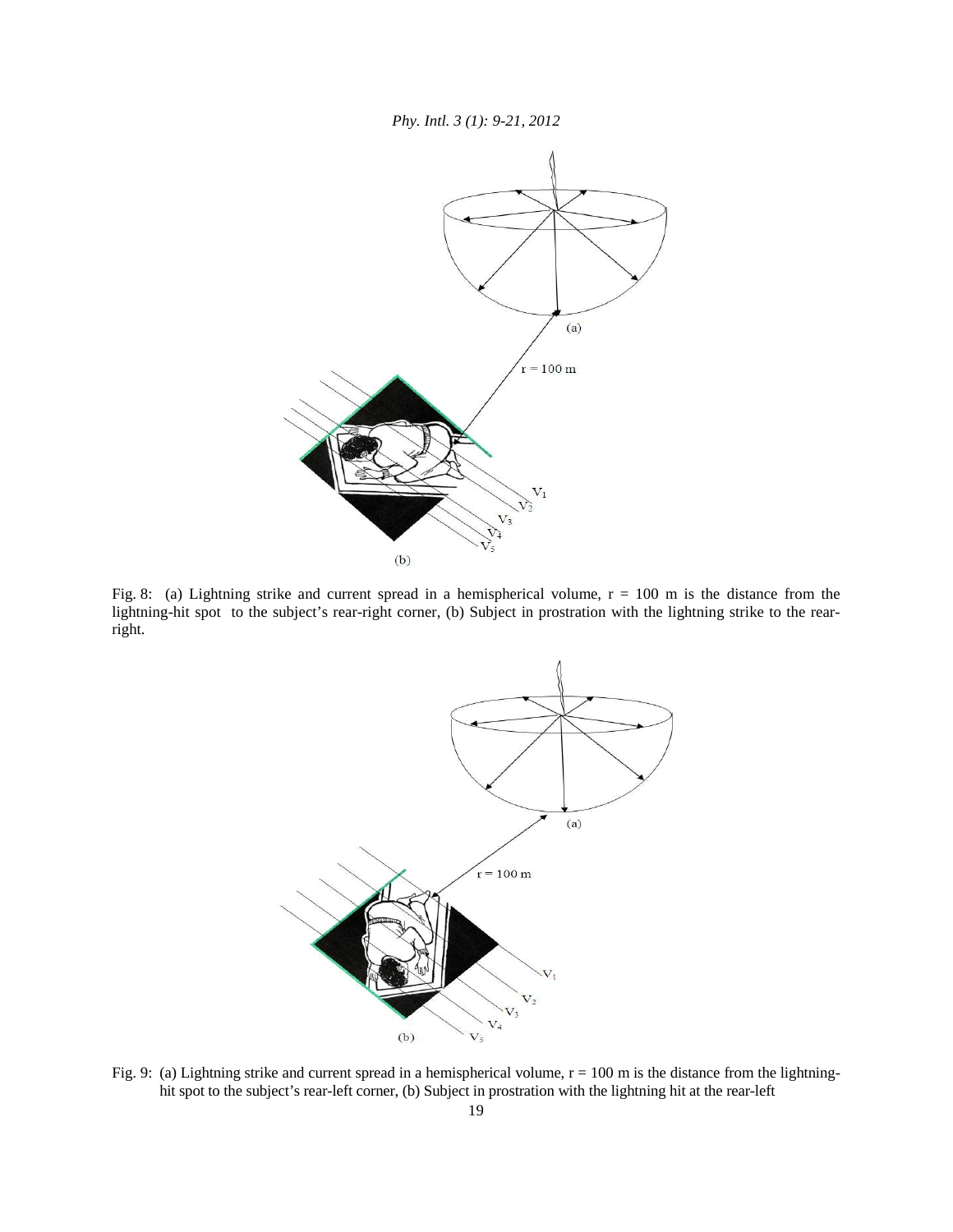**Lightning strike to the front-left of the person in prostration:** In this situation (Fig. 7), the left palm will be at the highest potential  $V_1$ . The next lower potential line  $V_2$  is drawn for the nose tip-forehead. The next lower equipotential line can be drawn through the left knee and the right palm  $V_3$ . The equipotential line through left toe and the right knee  $V_4 < V_3$ . The limb at the lowest potential  $V_5$  will be the right toe. The current flow will remain within tolerance.

**Lightning strike to the rear-right of the person in prostration:** The highest potential  $V_1$  will be with the right toe (Fig. 8). The higher equipotential line  $V_2$  can be drawn through the right knee and the left toe. The lower equipotential line  $V_3$  can be drawn through the right palm and the left knee. The Nosetip - forehead will be at the next lower potential  $V_4$ . The limb at the lowest potential  $V_5$  will be the left palm. The interlimb current flow will remain within the tolerance limit.

**Lightning strike to the rear-left corner of the person in prostration:** The left toe will be at the highest potential  $V_1$  and the right palm will be at the least potential  $V_5$  (Fig. 9). The higher equipotential line  $V_2$ can be drawn through the right toe and the left knee. The next high equipotential line  $V_3$  can be drawn through the right knee and the left palm. The nose tipforehead potential line is  $V_4$ .

**Other benefits of prostration:** Prostration has other benefits, too. A thumb nail size part of our body is getting more than one cosmic ray particles every minute. Most abundant of them are muons that carry the same charge as an electron. Our movements outside our houses or cars determine the accumulation of charges from muons and other cosmic ray particles. This accumulated charge can be discharged by going to prostration because it grounds different parts of our body. An electronic technician better knows how these stray charges are bothersome to them.

# **CONCLUSION**

 Prostration offers the safest shelter for a person outside in the open field. It has the least chance of being an object of a direct hit by lightning, stream of positive charges, hit by side flashes, or ground current. And it is a comfortably stable position for subjects of all ages, sexes and body weights supported by seven grounded limbs in any terrain of the land. Other postures of our body have higher risks than prostration of being struck by lightning, an object of stream of positive charges, hit by side flashes, or ground current.

Those are not as comfortable stable as prostration for everyone in all terrains on land. Many fatalities can be avoided if people practice prostration and take shelter to it when they happen to be outside under lightning. Holding lightning drills before the arrival of the lightning season will be very helpful.

### **ACKNOWLEDGEMENT**

 The researcher is thankful to the source(s) for allowing him to use the illustration(s). The sources are referred in the text and in the reference section.

# **REFERENCES**

- Al-Abdulaziz, A.U., S.M. Bashi and A.A. Atthubaiti, 2006. Analysis of the over-voltages produced by lightning strokes in the power transmission system in the Southern Region of Saudi Arabia. Am. J. Applied Sci., 3: 1755-1759. DOI: 10.3844/ajassp. 2006.1755.1759
- Albornoz, L., 2007. Safety tips: Lightning struck your car. Helium, Inc.
- Coleman, P.F., 1993. An explanation for ball lightning? Weather, 48: 30-30.
- Dell'Amore, C., 2010. A new lightning type found over volcano? National Geographic Society.
- Demirkol, M.K., U.S. Inan, T.F. Bell, S.G. Kanekal and and D.C. Wilkinson, 1999. Ionospheric effects of relativistic electron enhancement events. Geophys. Res. Lett., 26: 3557-3560. DOI: 10.1029/1999GL010686
- Djalel, D., H. Ali and C. Faycal, 2007. The return stroke of lightning current, source of electromagnetic fields (study, analysis and modeling). Am. J. Applied Sci., 4: 42-48. DOI: 10.3844/ajassp. 2007.42.48
- Ghazi, A. and T.K. Ghazi, 1996. Our Faith and Worship. 1st Edn., IQRA International Educational Foundation, ISBN-10: 1563160609, pp: 58.
- Giordano, N.J., 2009. College Physics: Reasoning and Relationships. 1st Edn., Cengage Learning, Belmont, Belmont, CA., ISBN-10: 0534424716, pp: 1082.
- Halasa, G., I. Badran and H. El-Zayyat, 2007. Lightning over-voltages on Amman-Aqaba 400KV line. Am. J. Applied Sci., 4: 1075-1078. DOI 10.3844/ajassp. 2007.1075.1078
- Halliday, D., R. Resnick and J. Walker, 2008. Fundamentals of Physics. 8th Edn., John Wilet and Sons, Hoboken, N.J., ISBN-10: 047177958X, pp: 266.